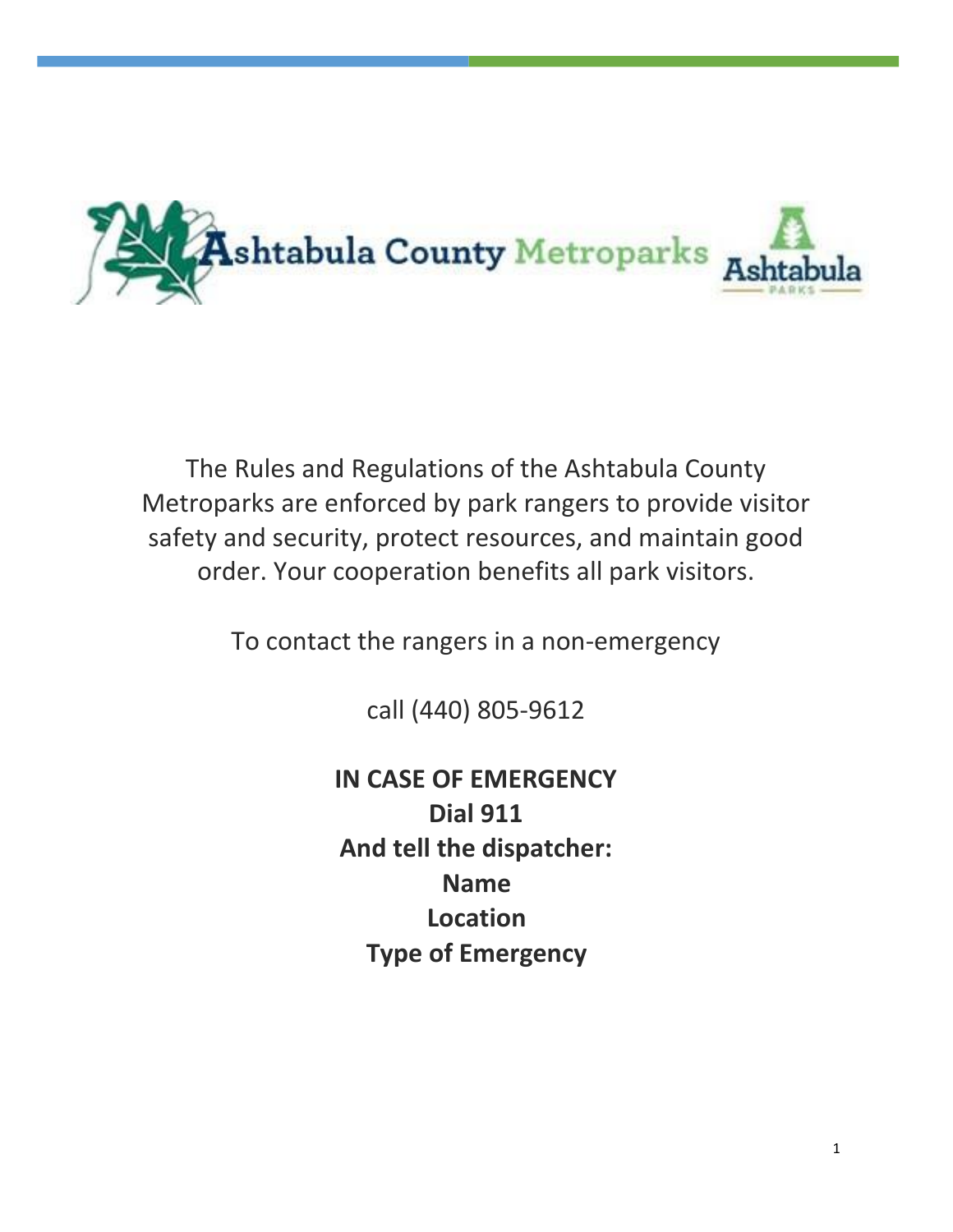# **Table of Contents**

| Section One        |                                 | 3  |
|--------------------|---------------------------------|----|
| Section 1.         |                                 | 4  |
| Section 2.         |                                 | 6  |
| Section 3.         |                                 | 6  |
| Section 4.         |                                 | 7  |
| Section 5.         | Disorderly Conduct, Disturbance | 8  |
| Section 6.         |                                 | 9  |
| Section 7.         |                                 | 9  |
| Section 8.         | Vendors, signs & bill posting   | 10 |
| Section 9.         |                                 | 10 |
| Section 10.        | Hunting, Trapping, Fishing      | 11 |
| Section 11.        | Dogs, Cats, and Other           | 11 |
| Section 12.        |                                 | 12 |
| Section 13.        |                                 | 12 |
| Section 14.        |                                 | 13 |
| Section 15.        |                                 | 13 |
| Section 16.        |                                 | 14 |
| Section 17.        |                                 | 15 |
| Section 18.        |                                 | 15 |
| Section 19.        |                                 | 15 |
| <b>Section Two</b> |                                 | 15 |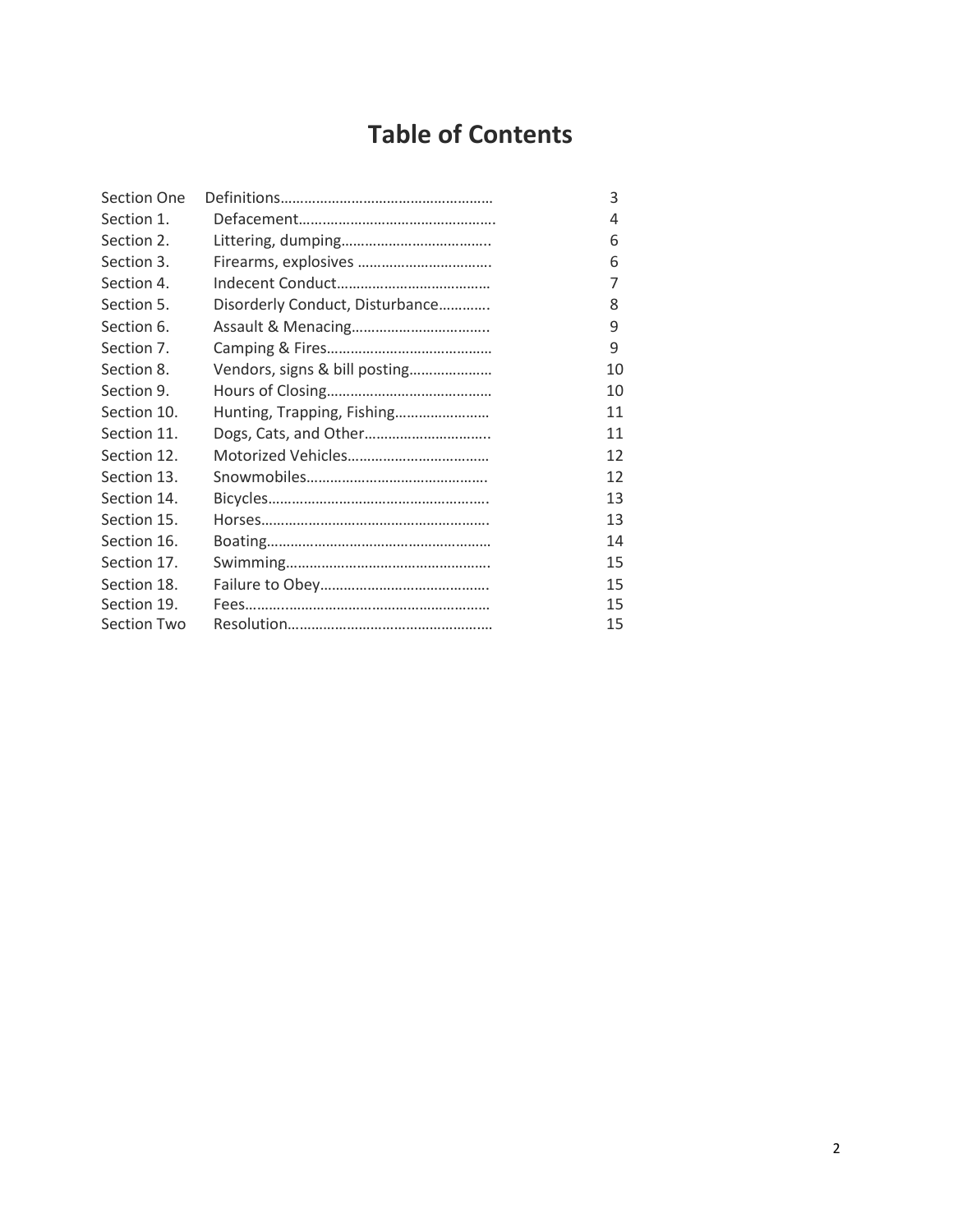# **ASHTABULA COUNTY METROPARKS PARK DISTRICT RULES AND REGULATIONS**

# **Section One**

Be it Resolved, by the Board of Park Commissioners of the Ashtabula County Metroparks Park District (otherwise known as ASHTABULA METROPARKS), that in Accordance with authority granted in Ohio Revised Code Section 1545.09, the use of the parks, parkways, and other lands and areas owned or controlled by the Ashtabula County Metroparks Park District shall be under and subject to the rules and regulations, as set forth and adopted herein and any person violating any of such rules or regulations shall be deemed guilty of a misdemeanor and upon conviction shall be assessed penalties for misdemeanors in accordance with Ohio Revised Code Sections 2929.21 and 2929.22

The following terms as used in these rules and regulations herein shall mean:

- "Park" or "Parks" means any and all land owned or controlled by the Board of Park Commissioners of the Ashtabula County Metroparks Park District.
- "Board" means the Board of Park Commissioners of the Ashtabula County Metroparks ParkDistrict.
- "Executive Director" means the Executive Director of the Ashtabula County Metroparks Park District.
- "Ranger" means the law enforcement officer of the Ashtabula County Metroparks ParkDistrict.
- "Person" includes any person, persons, members of partnerships and/or members or officers of corporations and/or their employees.
- "O.R.C." means the Ohio Revised Code.
- "MM" means a minor misdemeanor; upon conviction shall be fined in any sum not to exceed one hundred and fifty dollars (\$150).
- "M4" means a misdemeanor of the fourth degree; upon conviction shall be subject to a maximum jail sentence of thirty (30) days and a maximum fine of two hundred and fifty dollars (\$250).
- "M3" means a misdemeanor of the third degree; upon conviction shall be subject to a maximum jail sentence of sixty (60) days and a maximum fine of five hundred dollars (\$500).
- "M2" means a misdemeanor of the second degree; upon conviction shall be subject to a maximum jail sentence of ninety (90) days and a maximum find of seven hundred and fifty dollars (\$750).
- "M1" means a misdemeanor of the first degree; upon conviction shall be subject to a maximum jail sentence of one hundred and eighty (180) days and a maximum fine of one thousand dollars (\$1,000).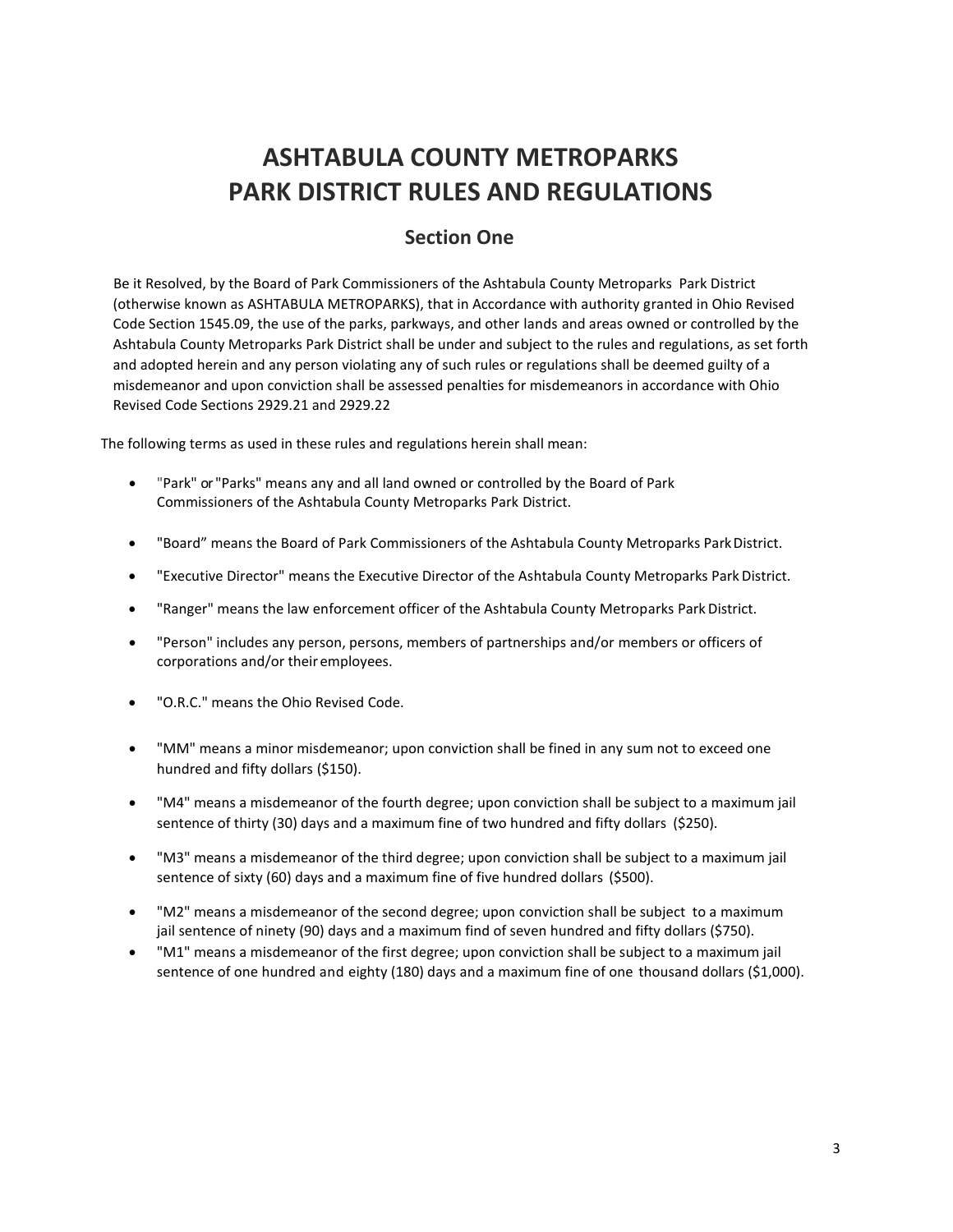# Said Rules and Regulations are as follows: SECTION: **1.0 DEFACEMENT, DESTRUCTION, REMOVAL, OR DISTURBANCE OF PROPERTY, EQUIPMENT AND NATURAL FEATURES**

# *1.1 Preservation of Property and Natural Features (MM)*

No person shall injure, deface, destroy, disturb, or remove any part of the Park or building, sign, equipment, or other property found therein, nor shall any tree, flower, shrub or other vegetation, or fruit or seed thereof, or rock, or mineral, or water be removed, injured, destroyed, or disturbed without specific written permission from the Executive Director.

# *1.2 Injuring Vines, bushes, shrubs, saplings or trees (MM, Provision for treble damages O.R.*C. *Section 901.51)*

No person shall without lawful authority or privilege to do so recklessly cut down, destroy, girdle, or injure a vine, bush, shrub, sapling, tree, or crop standing or growing therein, or sever, injure or destroy a product standing or growing therein or other thing attached therefore within the Park lands.

In addition to the penalty provided herein, whoever violates this section shall be liable in treble damages for the injury caused.

# *1.3 Criminal Damaging or Endangering (O.R.C. 2909.06)(M2,M1)*

(A) No person shall cause, or create a substantial risk of physical harm to any property of the Park or another without the other person's consent:

(1) Knowingly, by anymeans;

(2) Recklessly, by means of fire explosion, flood, poison gas, poison, radioactive material, caustic or corrosive material, or other inherently dangerous agency or substance.

Whoever violates this section is guilty of an M2. If a violation of this section creates a risk of physical harm to any person, criminal damaging or endangering is an M1.

# *1.4 Criminal Mischief (O.R.C. 2909.07)(M3, M1)*

(A) No person shall:

(1) Without privilege to do so, knowingly move, deface, damage, destroy or otherwise improperly tamper with the property of the Park or another;

(2) With the purpose to interfere with the use or enjoyment of property of another within the Park employ a tear gas device, stink bomb, smoke generator or other devise that releases a substance which is harmful or offensive to persons exposed, or which tends to cause public alarm;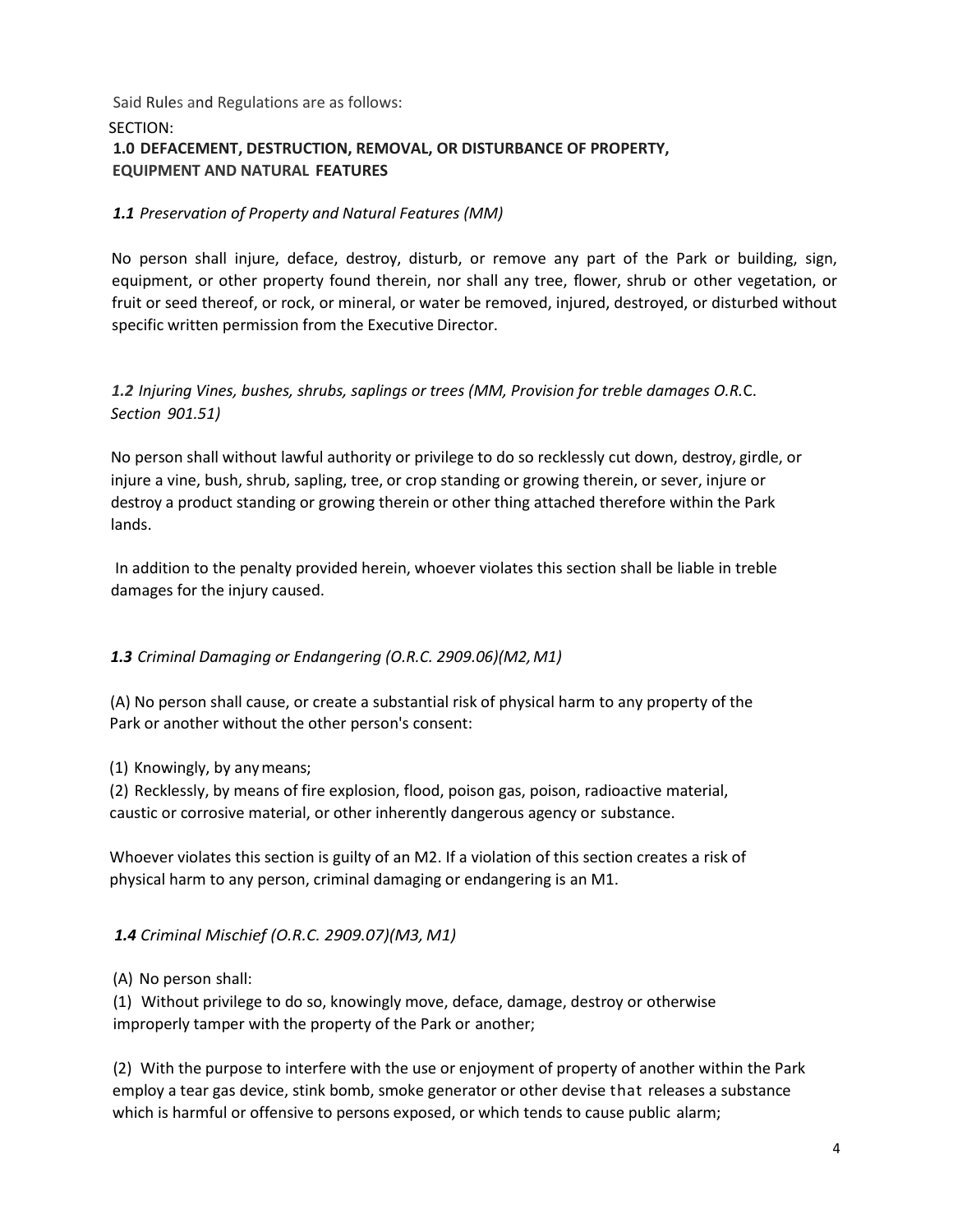(3) Without privilege to do so within the Park, knowingly move, deface, damage, destroy or otherwise improperly tamper with a bench mark triangulation station, boundary marker or other survey station, monument or marker;

(4) Without privilege to do so, knowingly move, deface, damage, destroy or otherwise improperly tamper with any safety device, the property of the Park or another or the property of the offender when required or placed for the safety of others, so as to destroy or diminish its effectiveness or availability for its intended purpose.

(B) As used in this section, "safety device" means any fire extinguisher, fire hose or fire axe, or any fire escape, emergency exit or emergency escape equipment, or any life line, life-saving ring, life preserver or life boat or raft, or any alarm, light, flare, signal, sign or notice intended to warn of danger or emergency, or intended for other safety purposes, or any guard railing or safety barricade, or any traffic sign or signal, or any railroad guard crossing sign, signal or gate, or any first aid or survival equipment, or another other device, apparatus, or equipment intended for protecting or preserving the safety of person or property.

Whoever violates this section is guilty of an M3; if the offender creates a risk of physical harm to any person, a violation of this section of an M1.

# *1.5 Criminal Trespass (O.R.C. 2911.21)(M4)*

(A) No person, without privilege to do so, shall do any of the following:

(1) Knowingly enter or remain on the land or premises of the Park;

(2) Knowingly enter or remain on the land or premises of the Park, the use of which is lawfully restricted to certain persons, purposes, modes or hours, when the offender knows he is in violation of such restrictions or is reckless in that regard;

(3) Recklessly enter or remain on the land or premises of the Park, as to which notice against unauthorized access or presence is given by actual communication to the offender, or in a manner

prescribed by law, or by posting in a manner reasonably calculated to come to the attention of potential intruders, or by fencing or other enclosure manifestly designed to restrict access;

(4) Being on the land or premises of the Parks, negligently fail or refuse to leave upon being notified do so by a Park Ranger, or the agent or servant of thePark.

(B) It is no defense to a charge under this section that the offender was authorized to enter or remain on the Park land or premises involved when such authorization was secured by deception.

(C) As used in this section, "the Park land or premises", includes any land, building, structure or place belonging to, controlled by or in the custody of the Park, and any separate enclosure or room, or portion thereof.

Whoever violates this section is guilty of an M4.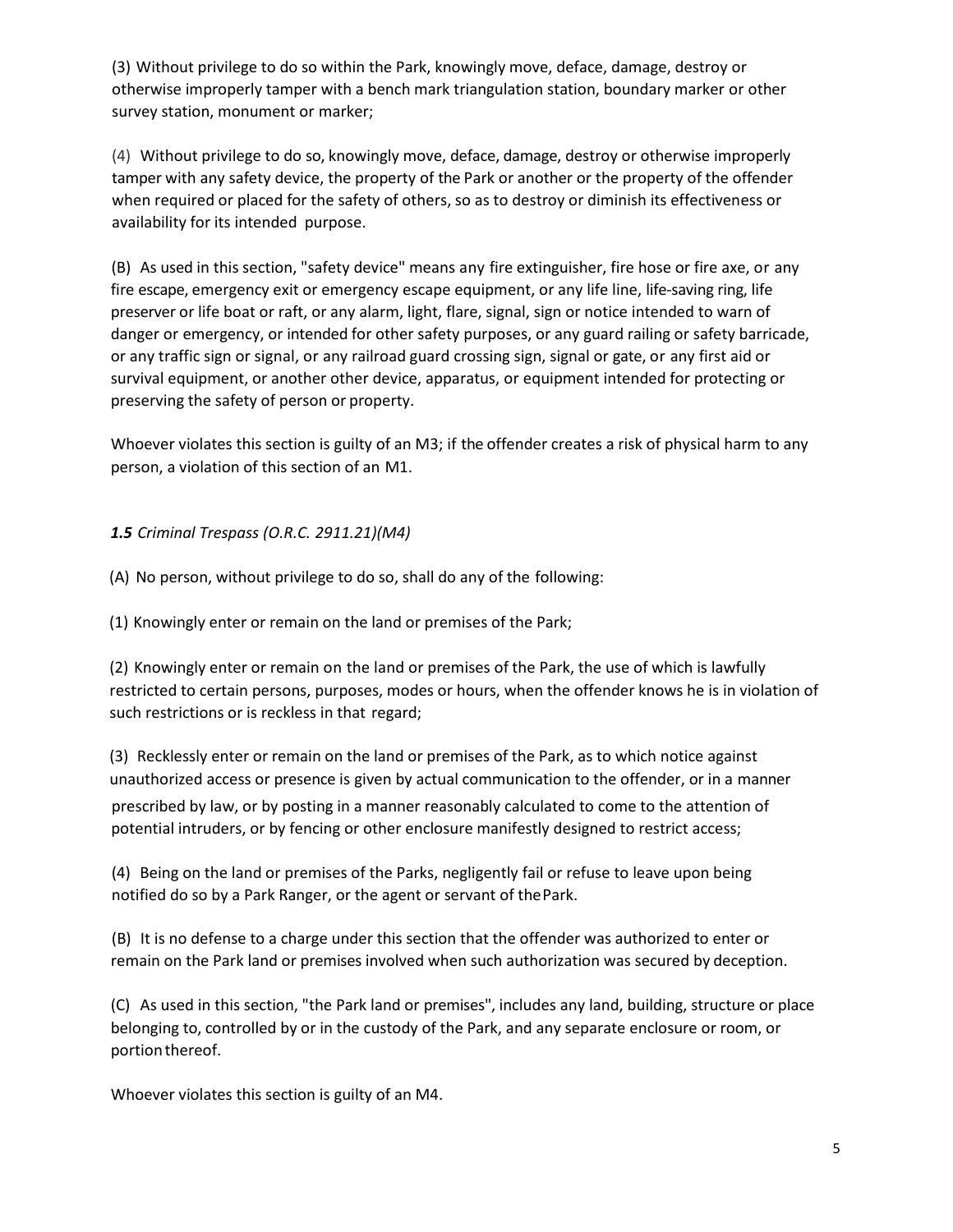If the person in committing the violation of this section, used a snowmobile, off-highway motorcycle, or all-purpose vehicle, the court shall impose a fine of two times the usual amount imposed for the violation.

If an offender previously has been convicted of or pleaded guilty to two or more violations of this section, and the offender, in committing each violation, used a snowmobile, off-highway motorcycle, or all purpose vehicle, the court, in addition to or independent of all other penalties imposed for this violation, may impound the certificate or registration of that snowmobile or off highway motorcycle or the certificate or registration and license plate of that all-purpose vehicle for not less than sixty days. In such a case, O.R.C. 4519.11 shall apply.

As used in this section, "All-purpose vehicle", "off-highway motorcycle" and "snowmobile" have the same meanings as in O.R.C. 4519.01

# **2.0 LITTERING, DUMPING, REFUSE, ASHES, GARBAGE, SEWAGE AND NOXIOUS MATERIALS**

## *2.1 Littering, dumping, and disposal of refuse, ashes, and garbage (MM)*

No person, without the specific written consent of the Executive Director, shall bring into, leave behind, or dump any material of any kind in the Park except the refuse, ashes, garbage, and other material arising from the normal use and enjoyment of a picnic, camp, or other permitted activity and such material shall be deposited into the receptacles or pits provided for such purposes. Nor shall the same be left or deposited within or near the Parks so as to pollute the waters or air coursing through or over the Parks or otherwise to interfere with proper use and enjoyment of all of the Parks. No bottles, cans, refuse or foreign material of any description shall be deposited or thrown in any of the streams, waterways, ponds, or lakes located in any of the Parks.

# *2.2 Pollution, sewage and noxious materials (MM)*

No person shall, either within or outside of the Parks, place or permit to be placed in any river, brook, stream, ditch, or drain that flows into or through Park lands, any noxious or deleterious material which may render Park waters harmful or inimical to the public health, or to the animal, vegetation, or aquatic life, or which prevent, limit or interfere with the use of such waters for domestic, industrial, or agricultural purposes, or which may lessen to an unreasonable degree the use and enjoyment of such waters for Park lands for recreational or other Park uses.

## **3.0 FIREARMS, FIREWORKS, EXPLOSIVES, AND BOWS ANDARROWS**

## *3.1 Firearms, missile throwing devises, air, or gas guns (MM)*

Except as set forth in O.R.C. Section 2923.13, et seq., and the open carry provision, no person, except Rangers of the Board, or other Law Enforcement Officers, shall carry firearms of any description, air or gas gun, sling shot, or missile throwing devise with the Parks, or discharge any firearms or air or gas gun in or onto Park lands.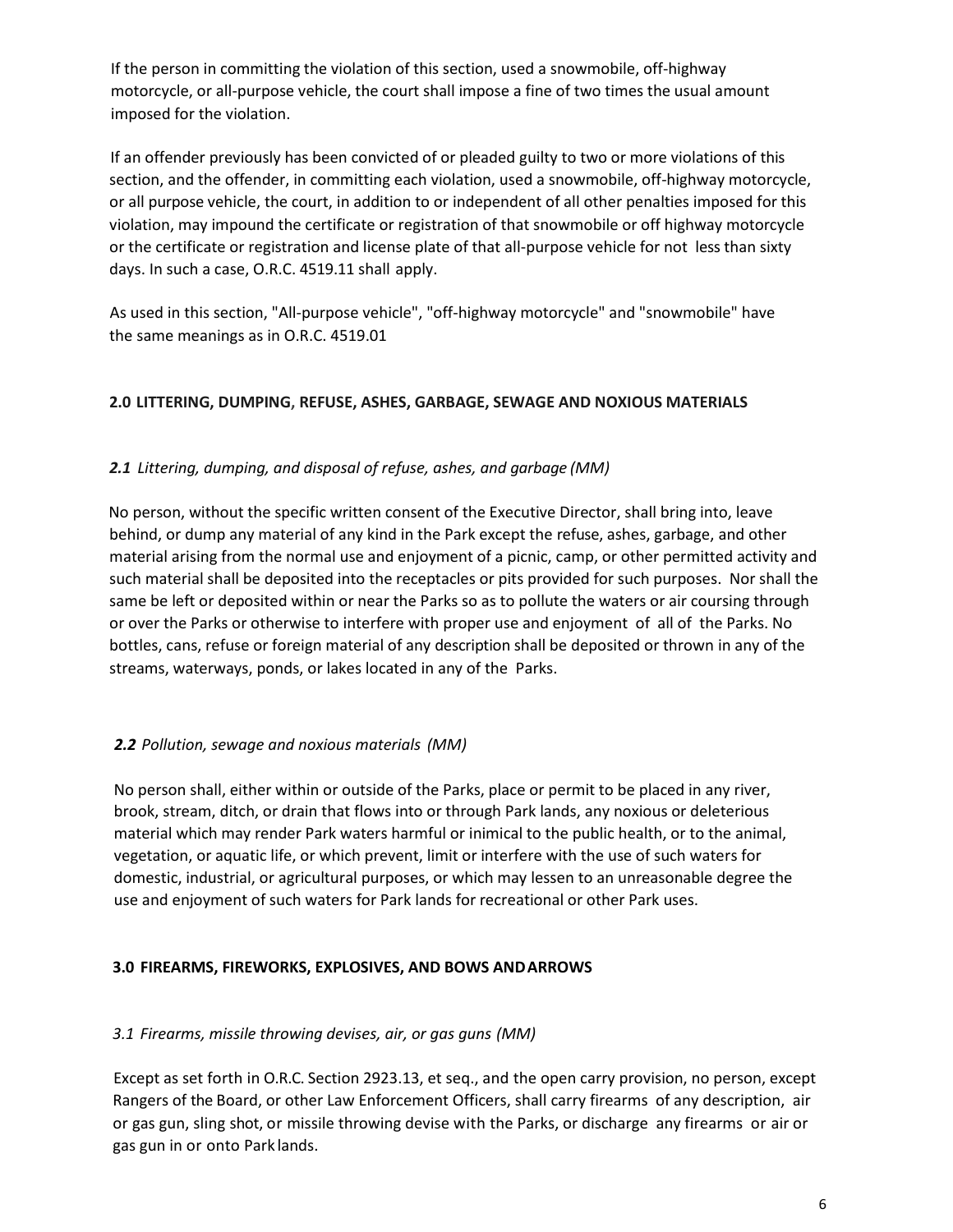## *3.2 Fireworks and explosives (MM)*

No person shall possess or discharge any fireworks or other explosive substances in and upon Park grounds except by specific written permission granted by the Executive Director.

# *3.3. Bows and Arrows (MM)*

No person shall release an arrow from a bow, crossbow or long bow within the Parks other than in areas designated by the Executive Director, provided, however, that the within regulation shall not be applicable to persons using Park lands for hunting purposes when said persons have fully completely complied with all of the requirements established for hunting on Park lands. See Section 10.3 regarding bow fishing.

## *3.4 Carrying Dangerous Weapons (MM)*

Except as set forth in O.R.C. 2923.12, et seq., and the open carry provision, no person, except Park Rangers, Law Enforcement Officers of the Board, or other Law Enforcement Officers shall have or carrying any firearm, switchblade, hunting knife, dagger, metal knuckles, slingshot, or other dangerous weapons concealed on or about his person while in the Parks, provided, however, that the within regulation shall not be applicable to persons using Park lands for hunting purposes when said persons have fully completely complied with all of the requirements established for hunting on Parklands.

# **(a) INDECENT CONDUCT, EXPOSURE, AND SOLICITATION**

## *4.1 Public Indecency (O.R.C. 2907.09) (M4, M3)*

(A) No person shall recklessly do any of the following within the Parks, under circumstances in which the person's conduct is likely to be viewed by and affront others who are in the person's physical proximity:

(l) Expose the person's private parts;

(2) Engage in sexual conduct or masturbation.

(3) Engage in conduct that to an ordinary observer would appear to be sexual conduct or masturbation.

Whoever violates Section A (l) is guilty of an M4; whoever violates Sections A (2) and A (3) is guilty of an M3.

## *4.2. Soliciting (O.R.*C. *2907.24) (M3)*

No person shall solicit another within the Parks to engage with such other person in sexual activity for hire.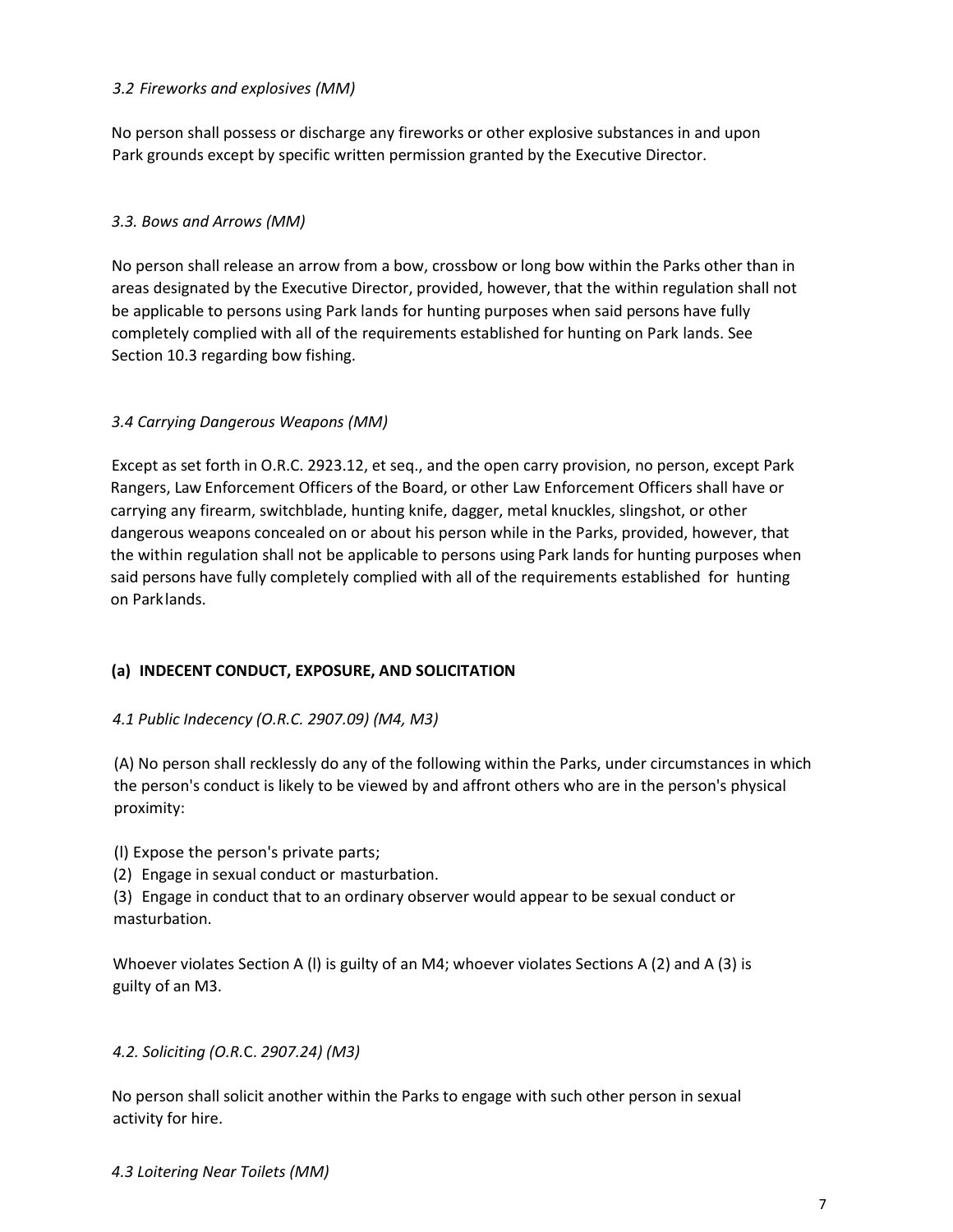No loitering is permitted in or near toilet buildings within the Parks and no person shall enter or be in any toilet room set apart for the opposite sex except park maintenance employees or Park Rangers or Law Enforcement Officers on duty.

# **5.0 DISORDERLY CONDUCT, PEACE DISTURBANCE, INTOXICATION AND DRUGS OFABUSE**

*5.1 Disorderly Conduct (O.R.C. 2917.11) (MM, M4)*

No person shall recklessly cause inconvenience, annoyance, or alarm to another, by doing any of the following while with the Parks:

(a) Engaging in fighting, in threatening harm to persons or property, or in violent or turbulent behavior:

(b) Making unreasonable noise or offensively coarse utterance, gesture or display, or communicating unwarranted and grossly abusive language to any person;

(c) Insulting, taunting, or challenging another, under circumstances in which such conduct is likely to provoke a violent response;

(d) Hindering or preventing the movement of persons on a public or Park street, road, highway, right-of-way or trail, or to, from, within, or upon public or Park property, so as to interfere with the rights of others, and by any act which serves no lawful and reasonable purpose of the offender.

(e)Creating a condition which is physically offensive to persons or which presents a risk of physical harm to persons or property, by any act, which serves no lawful and reasonable purpose of the offender.

Whoever violates this section is guilty of an MM; a violation of this section is an M4 if the offender persists in disorderly conduct after reasonable warning or request to desist.

# *5.2 Misconduct at Emergency (O.R.*C. *2917.13) (M4)*

No person shall knowingly do any of the following:

(a) Hamper the lawful operations of any Park Ranger, Law Enforcement Officer, Firefighter, Rescuer, Medical Person, Emergency Medical Services Person, or other authorized person, engaged in the person's duties at the scene of a fire, accident, disaster, riot or emergency of any kind.

(b) Fail to obey the lawful order of any Park Ranger or any Law Enforcement Officer engaged in the Park Ranger's or Law Enforcement Officer's duties at the scene of or in connection with a fire, accident, disaster, riot, or emergency at hand.

## *5.3 Possession or Use of Alcoholic Beverages or Intoxicating Liquor (MM)*

No person shall drink, sell, possess or offer for sale any alcoholic beverage or intoxicating liquor, except where specifically permitted by the Executive Director, or become intoxicated or be under the influence of any alcoholic beverage or intoxicating liquor within the Parks.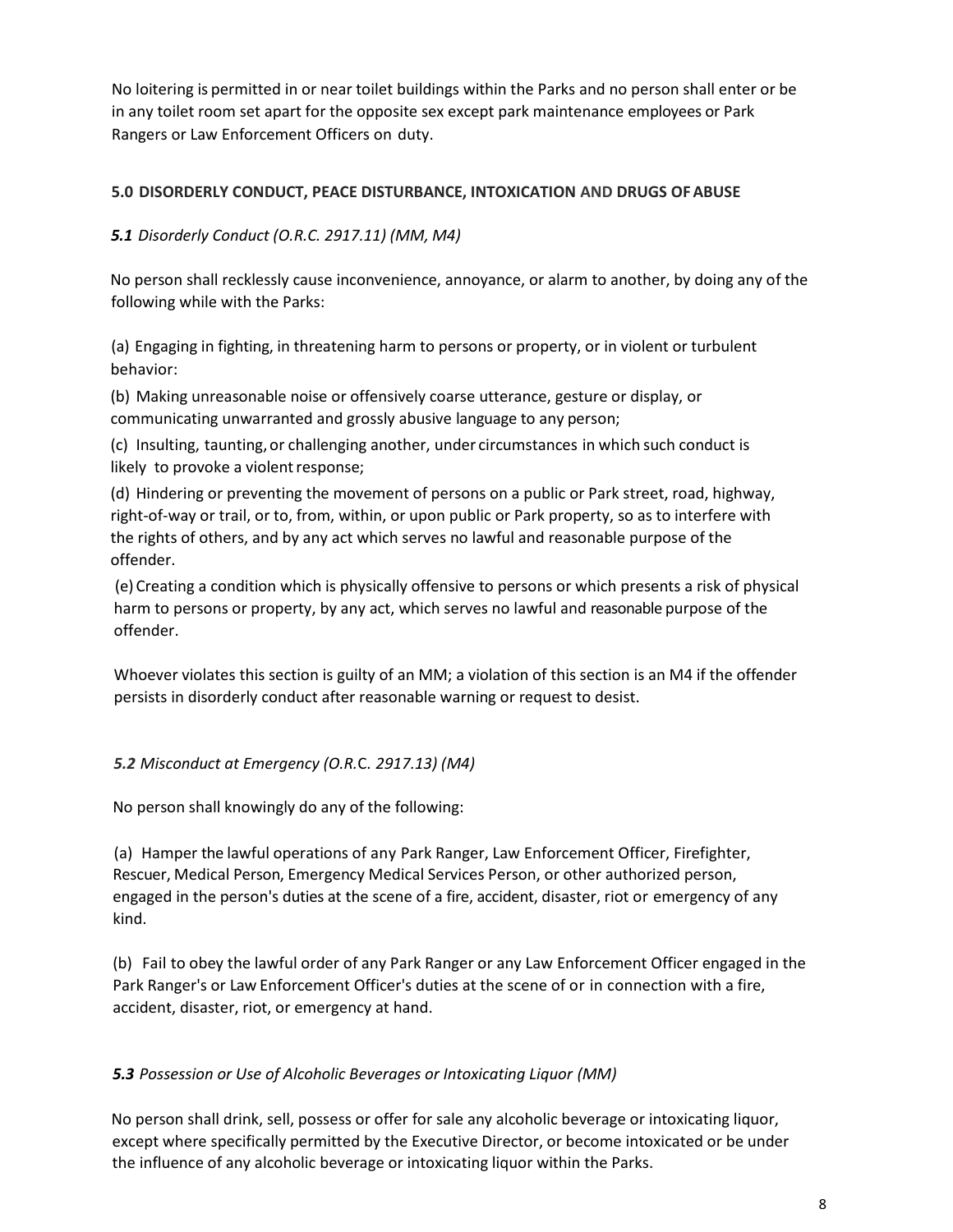## *5.4 Obtaining, Use, or Possession of Drugs of Abuse and Drug Abuse Instruments*

No person while within the Parks shall knowingly obtain, possess, or use a controlled substance or drug abuse instrument including but not limited to any drug of abuse, hallucinogen, controlled substance, marijuana, harmful intoxicant as defined in O.R.C. Chapters 2925 and 3719, except as otherwise provided in O.R.C. Section 2925.11 and O.R.C. Section 2925.12

## **6.0 ASSAULT AND MENACING**

- *6.1 Assault (O.R.*C. *Section 2903.13)(Ml)*
- (a) No person shall knowingly cause or attempt to cause physical harm to another while on Park .
- (b) No person shall recklessly cause serious physical harm to another while on Park lands.

## *6.2 Negligent Assault (O.R.C. Section 2903.14) (M3)*

No person shall negligently, by means of a deadly weapon or dangerous ordinance as defined by O.R.C. Section 2923.11, cause physical harm to another or to another's unborn.

#### *6.3 Menacing (O.R.C Section 2903.22) (M4)*

No person shall knowingly cause another to believe that the offender will cause physical harm to the person or property of such other person, the other person's unborn, or member of their immediate family.

## **7.0 CAMPS, CAMPING ANDFIRES**

## *7.1 Camps, Camping, Lodging or Sleeping with Permission (MM)*

No person shall establish or maintain any camp or other temporary lodging or sleeping place within the Parks without a specific written permit/registration from the Executive Director.

## *7.2 Fires (MM)*

No person shall start a fire in the Parks except small fires for culinary purposes in Park grills, or privately owned grills, or fires in the places or designated areas approved by the Executive Director, except that the Executive Director may at his discretion prohibit fires for limited periods at any location or for any purpose when necessary for the protection of Park property. All fires shall be put out by the person, or persons starting or using the same before leaving the immediate vicinity of the fire. The dumping of hot ashes or fire from picnic grills onto the grass, plants, or wooded areas, or into any stream, waterway, brook, river, pond, lake, sewer, or drains is prohibited. Fuel other than wood or charcoal shall not be used in park ovens and grills except where otherwise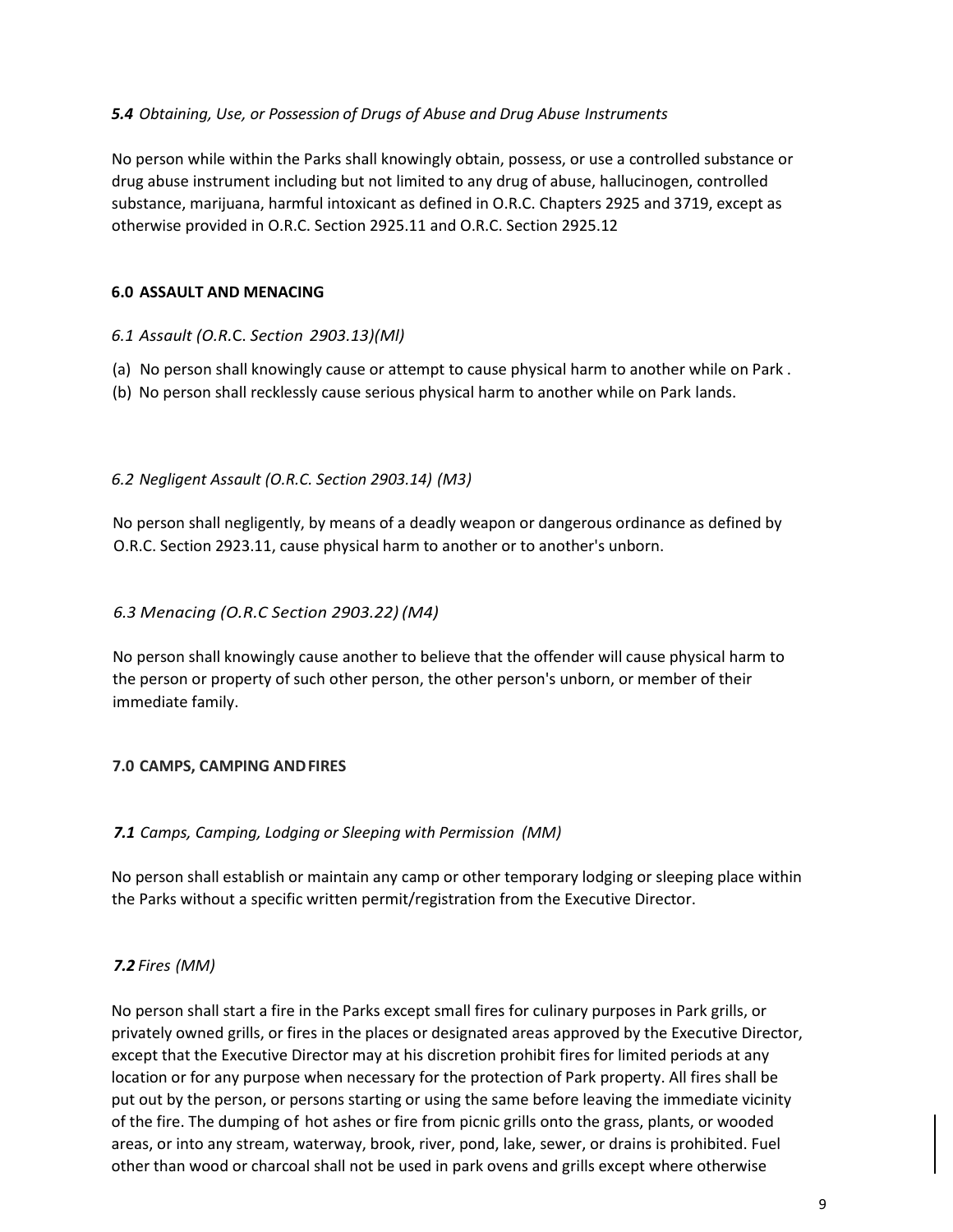# designated.

# *7.3 Portable Stoves or Grills (MM)*

No portable stoves or grills shall be permitted in shelters, on combustible picnic tables, or other areas designated by the Executive Director.

# **8.0 VENDORS, SIGNS AND BILL POSTING**

# *8.1 Vendors (MM)*

No person shall sell or offer for sale any article, thing, privilege or service within any Park grounds or Park lands unless he has applied for and been issued written permission from the Executive Director.

# *8.2 Signs and Billposting (MM)*

No person shall stick or post any advertisement, poster, sign, handbill or placard of any description upon any building, vehicle, tree, post, fence, billboard, or other structure within the Parks without written permission of the Executive Director; nor paint, mark, write, print or impress, or in any manner attach any notice of advertisement or the name of any commodity or thing or any trademark, symbol, or figure of any kind upon any property within the Parks without first obtaining permission of the owner of such thing or the Executive Director of which he desires to place such notice, advertisement, name, mark or figure.

# **9.0 HOURS OF CLOSING**

# *9.1 Open Hours (MM)*

No person shall be permitted to remain, stop, or park within the confines of the Parks, parkways, or other public reservations of this Board between the hours of Sunset and 6:00 a.m. except in emergency or with special permit of the Executive Director.

# *9.2 Special Curfew(MM)*

No person shall be permitted to remain, stop, or park within the confines of the Parks, park ways, or other public reservations of this Board or any Park thereof which has been closed by the Executive Director, a Park Ranger, or other official of the Parks, during time of special curfew.

# *9.3 Removal of a Vehicle after Curfew at Owner's Expense*

Any vehicle left within the confines of the Parks between the hours of closing and opening shall be subject to removal at owner's expense.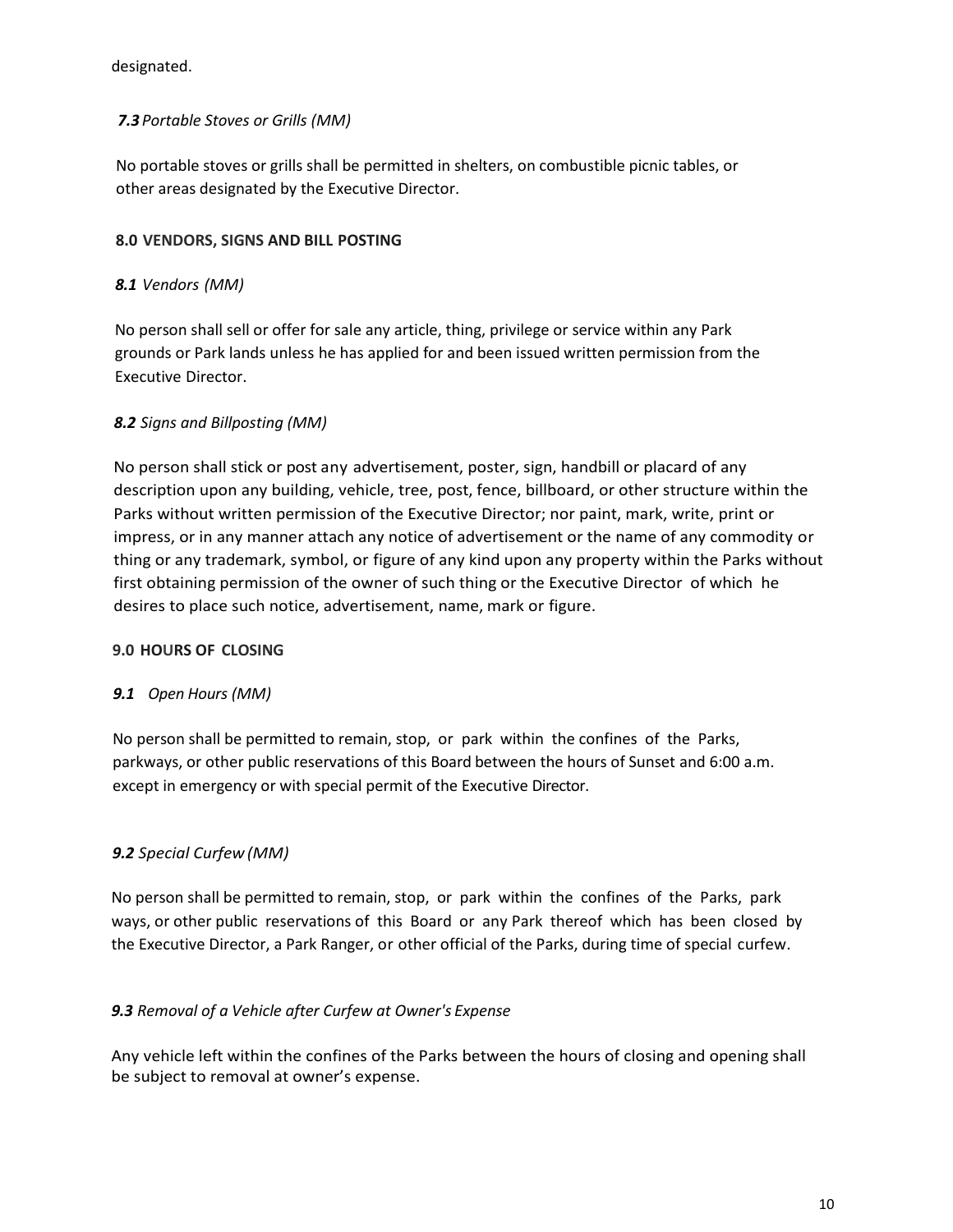## **HUNTING, TRAPPING, FISHING AND WILDLIFE**

## *10.0 Hunting, trapping, or molesting wildlife (MM)*

No person within the confines of the Parks shall hunt, pursue with dogs, trap, or any other way molest any wild animal, as defined in O.R.C. Section 1532.01, found within the confines of the Parks, or rob or molest any bird nest or take the eggs of any bird, provided, however that the within regulation shall not be applicable to persons using Park lands for hunting purposes when said persons have fully and completely complied with all the requirements established for hunting on Park lands.

# *10.1 Prohibited Feeding of Wildlife (MM)*

No person shall feed or cause to be fed any bird or other animal unless authorized to do so by the Executive Director.

## *10.2 Fishing Regulations, Hours, and Prohibited Fishing Equipment (MM)*

The Executive Director may set fishing limits or cause such Park waters as it deems advisable closed to fishing, and shall post them. In all other Park waters, fishing shall be permitted subject to the statutes of the State of Ohio, except that the use of hooks left unattended, traps, spears, or gigs, or bows and arrows for fishing are prohibited, and fishing shall not be permitted during the hours the Parks are closed. Bow fishing may be permitted with proper permitting on waters of the State of Ohio through Parkowned property during the hours of park operation.

# **11.0 DOGS, CATS, AND OTHER ANIMALS**

# *11.1 Dogs, Cats, and Household Pets (MM)*

Unless authorized by the Executive Director in a designated dog park/play area, no person shall bring, permit, have or keep in the Parks any dog, cat, household pet, or other animal destructive to birds and other wildlife, except that dogs or cats are permitted if they are controlled at all times on a leash. No pets or other animals shall be allowed to become obnoxious or disturbing to the other users of Park facilities.

# *11.2 Animal Excrement Removal (MM)*

No owner or custodian of any dog or cat shall fail to immediately remove excrement deposited by such animal. The removed excrement may be disposed of by depositing such in a sanitary manner in any litter receptacle.

# *11.3 Mistreatment and Abandoning Animals (MM)*

No person shall mistreat any animal within the confines of the Parks. No owner or keeper of a dog, cat, or other animal shall abandon such animal within the confines of the Parks.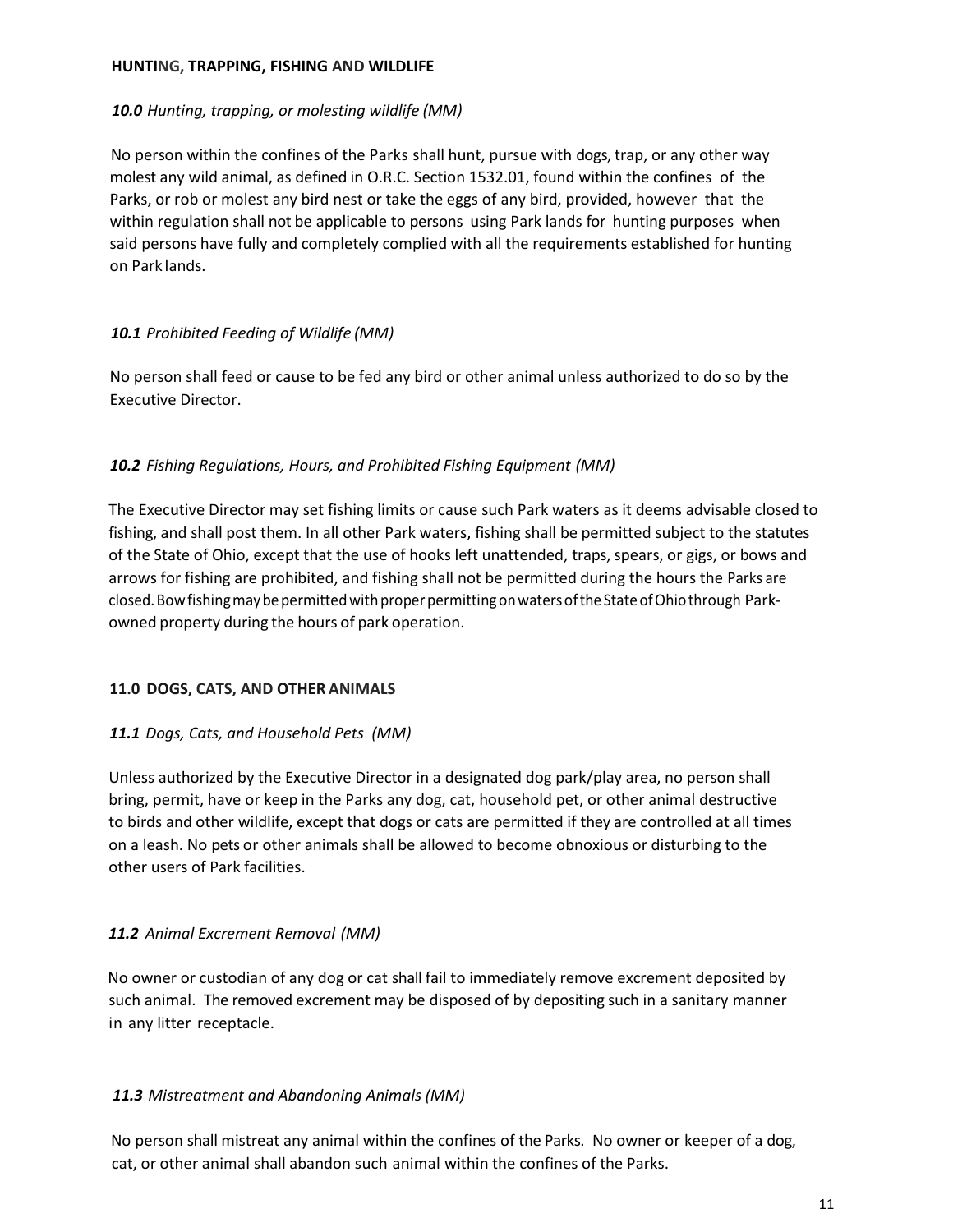## *11.4 Animals Running at Large and Grazing (MM)*

No person shall herd, graze, drive or permit to run at large within the Parks, any cattle, horse, mule, donkey, goat, swine, sheep, or other animal, any poultry or other fowl within the Parks unless authorized by the Executive Director.

## **12.0 MOTORIZED VEHICLES**

## *12.1 Purposes of Way for Motor Vehicles(MM)*

No person shall use motor vehicles on any portion of the Parks for purposes of way except drives and roadways.

## *12.2 Speed Limit(MM)*

No person shall drive within the Parks any vehicle at a greater rate of speed than the posted speed limit, or at a greater speed than that which would permit the driver to bring it to a stop with the assured clear distance ahead.

## *12.3 Prohibited Operation of Motorized Vehicles(MM)*

Unless authorized by the Executive Director, no person shall operate, within the Parks, a motorized vehicle. "Motorized Vehicle" means any self-propelled vehicle designed primarily for cross county travel on land and water, or on more than one type of terrain, and steered by wheels or caterpillar treads, or any combination thereof, including vehicles that operate on a cushion of air, vehicles commonly known as all-terrain vehicles, all season vehicles, mini-bikes, trail bikes, mopeds and golf carts, but excluding motorized wheel chairs.

# *12.4 Parking (MM)*

No person shall park or store any motor car, motor vehicle, bicycle, wagon, or other vehicles within any traveled roadway in the Parks or at any location where posted signs prohibit parking except in emergencies, or upon any sod, gravel or other surface not specifically designated as "A PARKING AREA", unless directed by Park Personnel.

## **13.0 SNOWMOBILES**

## *13.1 Snowmobiles in Restricted Areas Only(MM)*

No person shall operate a self-propelled vehicle steered by skis, runners, or caterpillar treads which is designed to travel primarily on snow- or ice-covered surfaces within the Parks other than in areas designed by the Executive Director as "Snowmobile Areas". A minimum snow base of six (6) inches or more is required for consideration of snowmobiles on the Western Reserve Greenway Trail in designated areas only.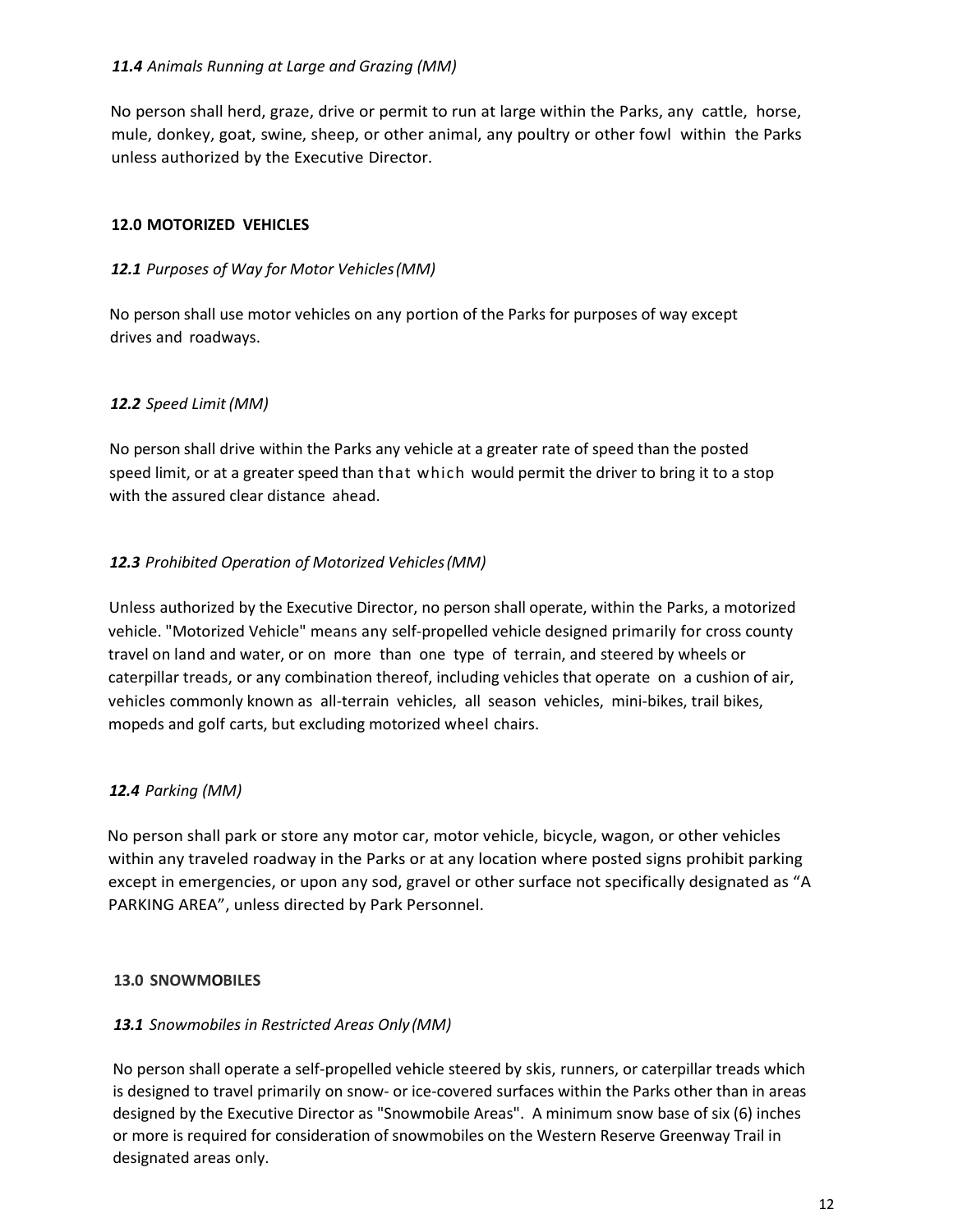## *13.2 Snowmobiles with Metal Studs, Picks or Cleats (MM, M2)*

No person shall operate a snowmobile with metal studs, picks or cleats on the Greenway Trail.

Any violator of this section, whose action results in damage to the Greenway Trail, will be prosecuted for Criminal Damaging, an M2 offense. As part of this prosecution, the Board shall seek court ordered restitution.

## *13.3 Stop signs (MM)*

No person shall fail to stop a snowmobile at stop signs, road intersections, and caution lights, or at marked crosswalks where pedestrians, animals, or vehicles are present or visible. Persons shall abide by all Stop and Caution signs; violators are subject to fine and or prosecution.

#### *13.4 Reckless Operation of Snowmobiles (MM)*

No person shall operate a snowmobile within the Parks in a reckless manner or without due regard for the safety and rights of pedestrians and drivers and occupants of all other vehicles, as to endanger the life, limb, or property of any persons while in the lawful use of the Parks. No person may operate a snowmobile at a greater speed than will permit them to bring it to a stop within the assured clear distance ahead.

#### **14.0 BICYCLES**

## *14.1 Application of Traffic Rules toBicycles*

Bicycles are permitted on Park trails unless otherwise posted as prohibited. The provisions of O.R.C. Sections 4511.52 and 4511.53 are applicable whenever a bicycle is operated upon any road or upon any path designated for the use of bicycles within the Parks.

## *14.2 Reckless Operation of Bicycles (MM)*

No person shall operate a bicycle within the Parks without due regard for the safety and rights of pedestrians , drivers and occupants of all other vehicles, so as to endanger the life, limb or property of any person while in the lawful use of the roads, trails and paths.

#### **15.0 HORSES**

## *15.1 Permitted Areas(MM)*

Horseback riding is permitted within designated areas only. Horseback riders wishing to use the Western Reserve Greenway Trail shall stay off the paved surface of the WRGT where possible.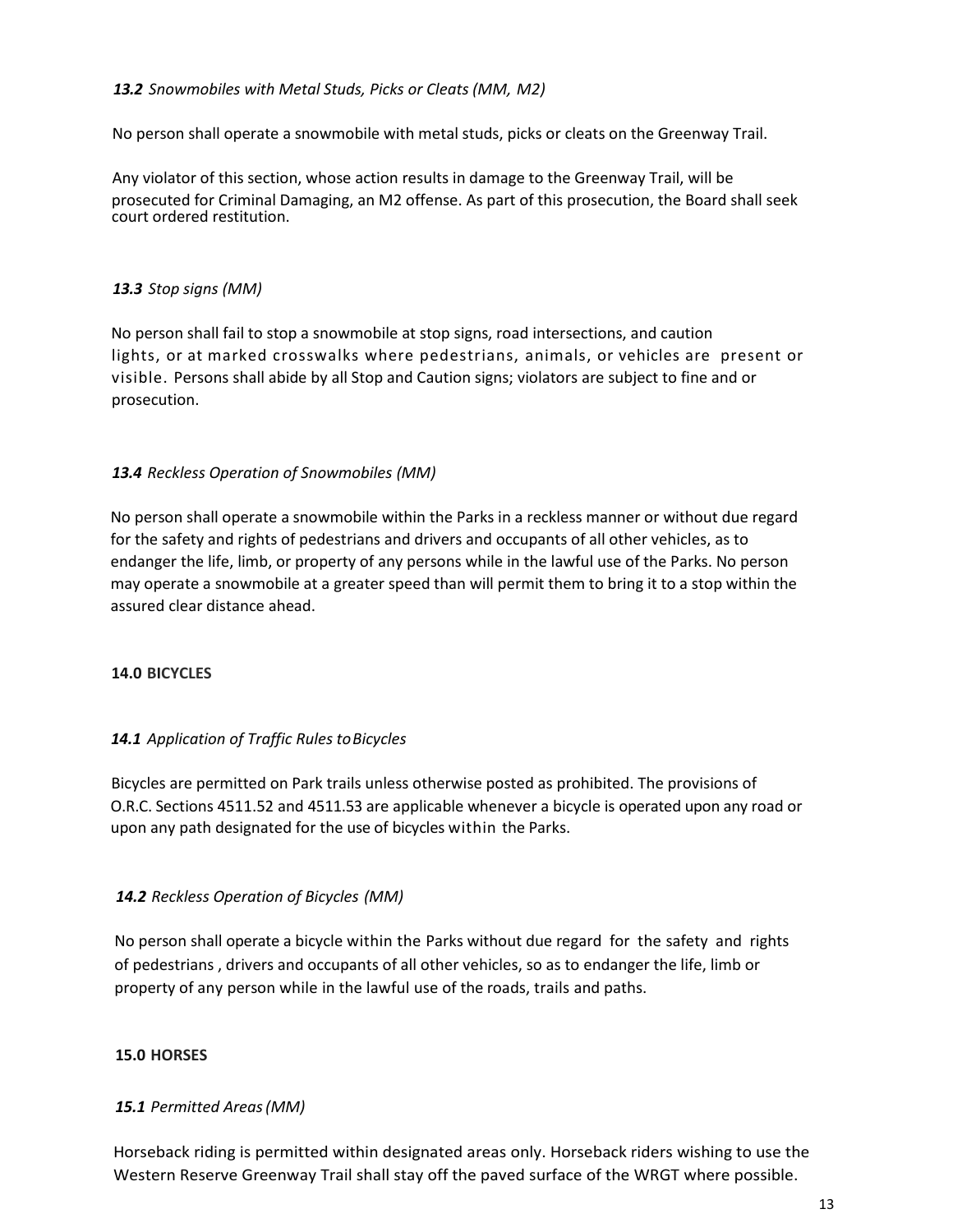In general, horseback riders shall stay on the designated bridle trails or areas and are not permitted elsewhere within the Parks.

# *15.2 Safety and Right of Way (MM)*

No person shall ride a horse along any designated trail without due respect for other riders, vehicles, or pedestrians, or to endanger the life, limb, or property of any person while in the lawful use of the Parks. At all points where bridle trails crossroads, drives, or parkways, riders shall yield the right of way to vehicles and pedestrians.

# *15.3 Clean Up (MM)*

All horse excrement must be cleaned up and removed from any trail, or parking area, as to not impede or otherwise make nuisance for other users of the park and or trail.

# *15.4 Unattended Horse (MM)*

No person shall leave a horse unattended within the Parks.

## **16.0 Boating**

## *16.1 Motorboats Prohibited (MM)*

No boats driven or propelled by motors shall be operated upon any rivers, lakes, ponds, or other bodies of water owned by, or under the control of the Board, unless authorized by the Executive Director, excepting state regulated waters. Follow regulations as set by State and Federal Agencies.

# *16.2 Boating Safety Regulations (MM)*

No boats shall be operated upon rivers, lakes, ponds, or other bodies of water owned by, or under the control of the Board that do not meet the safety standards or carry safety equipment as described in the provisions of O.R.C. Sections 1547.01 to 1547.99 relating to watercraft and regulations of the Division of Watercraft of the State of Ohio. Boat trailers must be parked in designated areas.

## *16.3 Boating Hours Prohibited (MM)*

No boats shall be operated after Park closing hours.